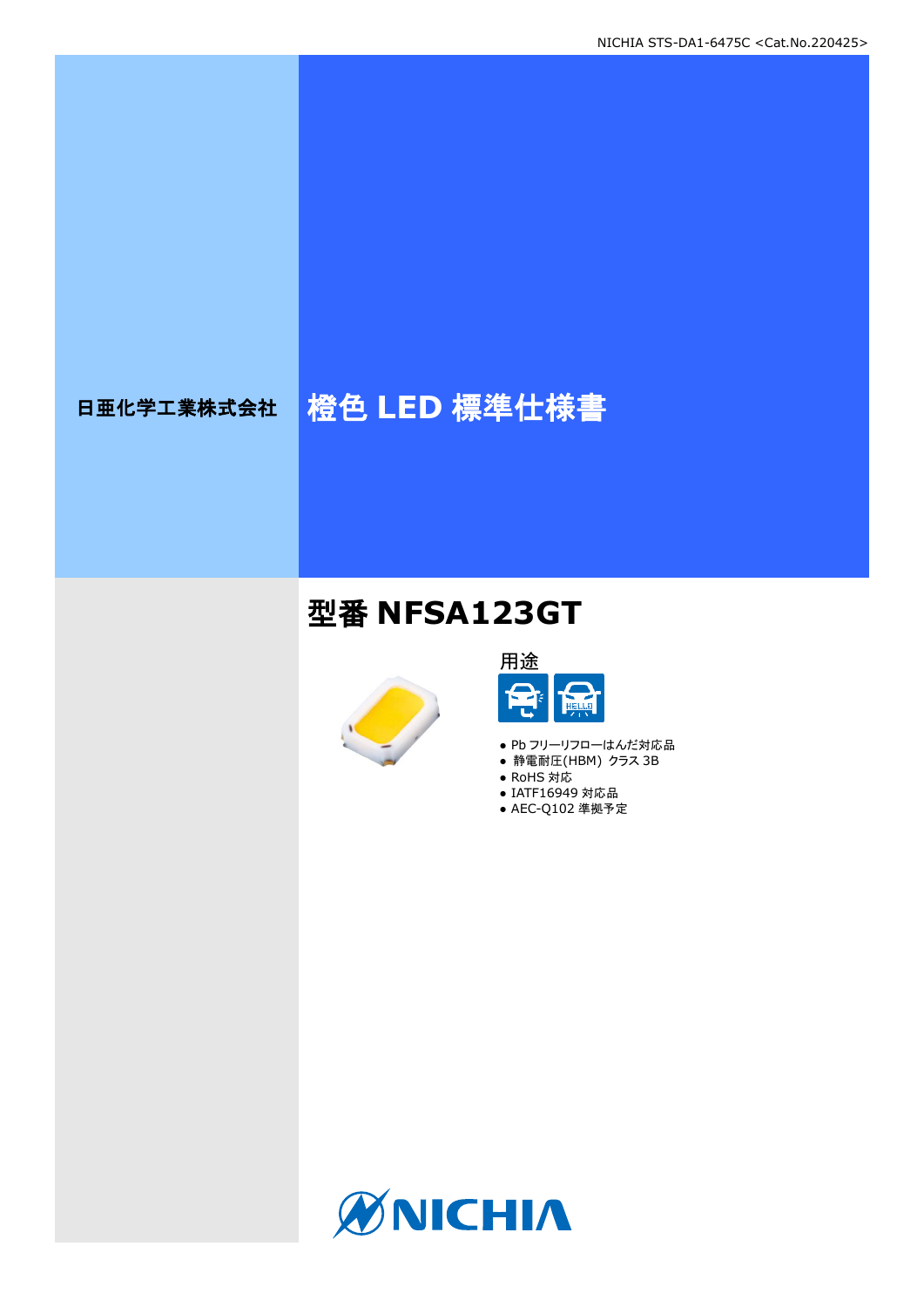### 規格

### (1) 絶対最大定格

| 項目        | 記号                         | 最大定格           | 単位             |
|-----------|----------------------------|----------------|----------------|
| 順電流       | IF                         | 450            | mA             |
| パルス順電流    | $I_{FP}$                   | 900            | mA             |
| 静電耐圧(HBM) | <b>VESD</b>                | 8              | kV             |
| 逆方向許容電流   | $I_{R}$                    | 85             | m <sub>A</sub> |
| 許容損失      | $P_D$                      | 1.65           | W              |
| 動作温度      | $T_{\text{opt}}$           | $-40 \sim 135$ | °C             |
| 保存温度      | ${\mathsf T}_{\text{sta}}$ | $-40 \sim 135$ | °C             |
| ジャンクション温度 | Т١                         | 150            | °C             |

\* TJ=25°C での値です。

\* 静電耐圧(HBM)は ANSI/ESDA/JEDEC JS-001 のクラス 3B です。

\* 動作温度ははんだ接合部温度(TS)での値です。

#### (2) 特性

| 項目   |   | 記号        | 条件            | 標準   | 最大   | 単位   |
|------|---|-----------|---------------|------|------|------|
| 順電圧  |   | VF        | $I_F = 150mA$ | 3.0  | -    |      |
| 光束   |   | $\Phi_v$  | $I_F = 150mA$ | 50   | -    | lm   |
|      | x |           | $I_F = 150mA$ | 0.57 |      |      |
| 色度座標 |   | -         | $I_F = 150mA$ | 0.42 | -    |      |
|      |   | Rojs_real |               | 21.9 | 29.1 |      |
| 熱抵抗  |   | Rejs el   |               | 14.0 | 17.5 | °C/W |

\* TJ=25°C での値です。パルス駆動により測定しています。

\* 光束は、CIE 127:2007 に準拠した国家標準校正値と整合をとっています。

\* 色度座標は、CIE 1931 色度図に基づくものとします。

\* 熱抵抗 RθJS\_realは電力変換効率(ηe=35%)を考慮した値です。JESD51 をご参照ください。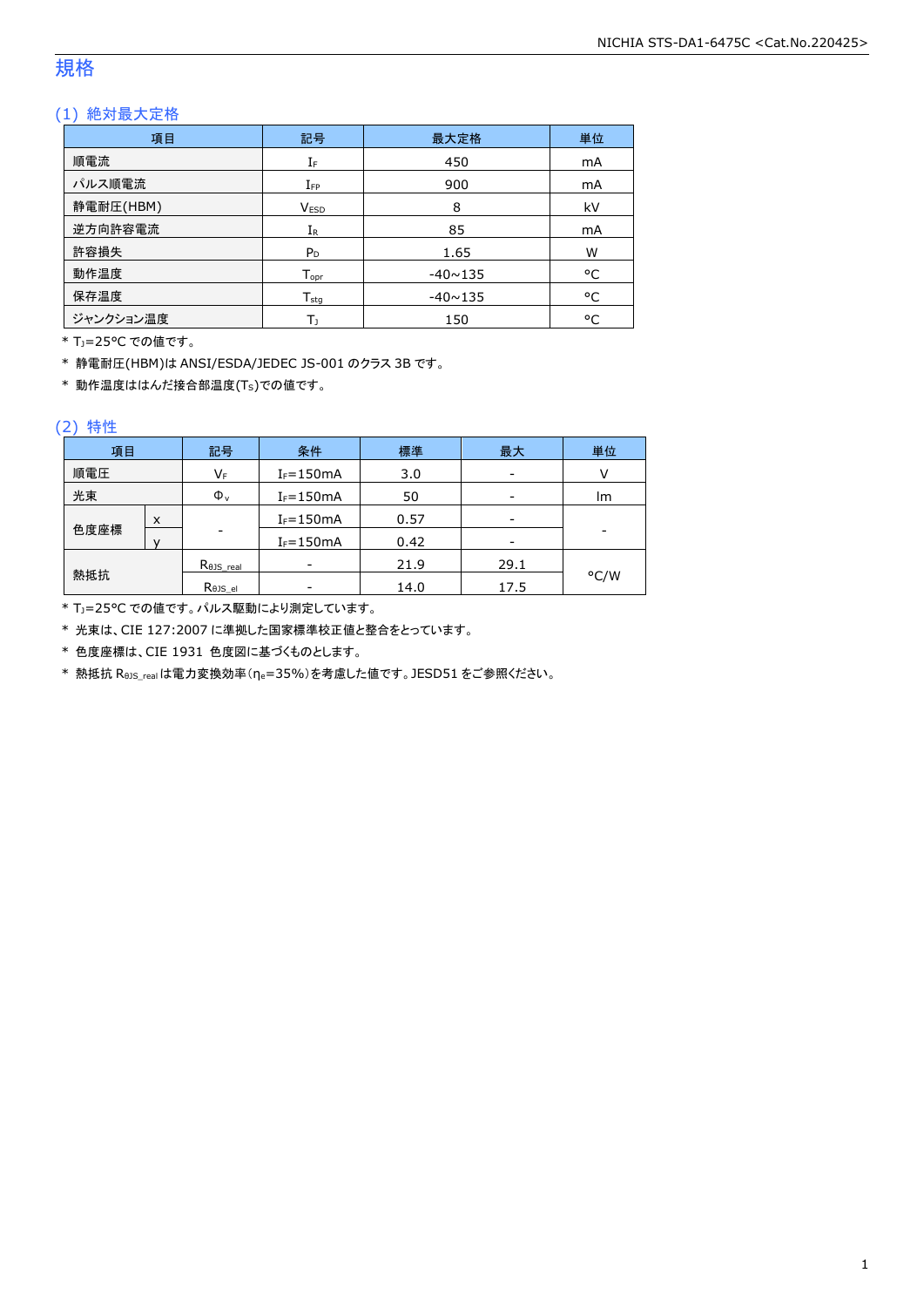### ランク分け

| 項目  | ランク        | 最小   | 最大   | 単位 |
|-----|------------|------|------|----|
| 順電圧 | -          | 2.80 | 3.25 |    |
|     | <b>B50</b> | 50   | 60   |    |
| 光束  | T45        | 45   | 50   | lm |

#### 色度範囲

|   | ランク L3 |       |       |       |
|---|--------|-------|-------|-------|
|   | 0.576  | 0.549 | 0.562 | 0.589 |
| v | 0.407  | 0.425 | 0.438 | 0 411 |

\* TJ=25°C での値です。パルス駆動により測定しています。

\* 順電圧は±0.05V の公差があります。

\* 光束は±5%の公差があります。

\* 色度は±0.003 の公差があります。

\* 1 注文単位に対して上記のランクを納入します。又、その納入比率は問わないものとします。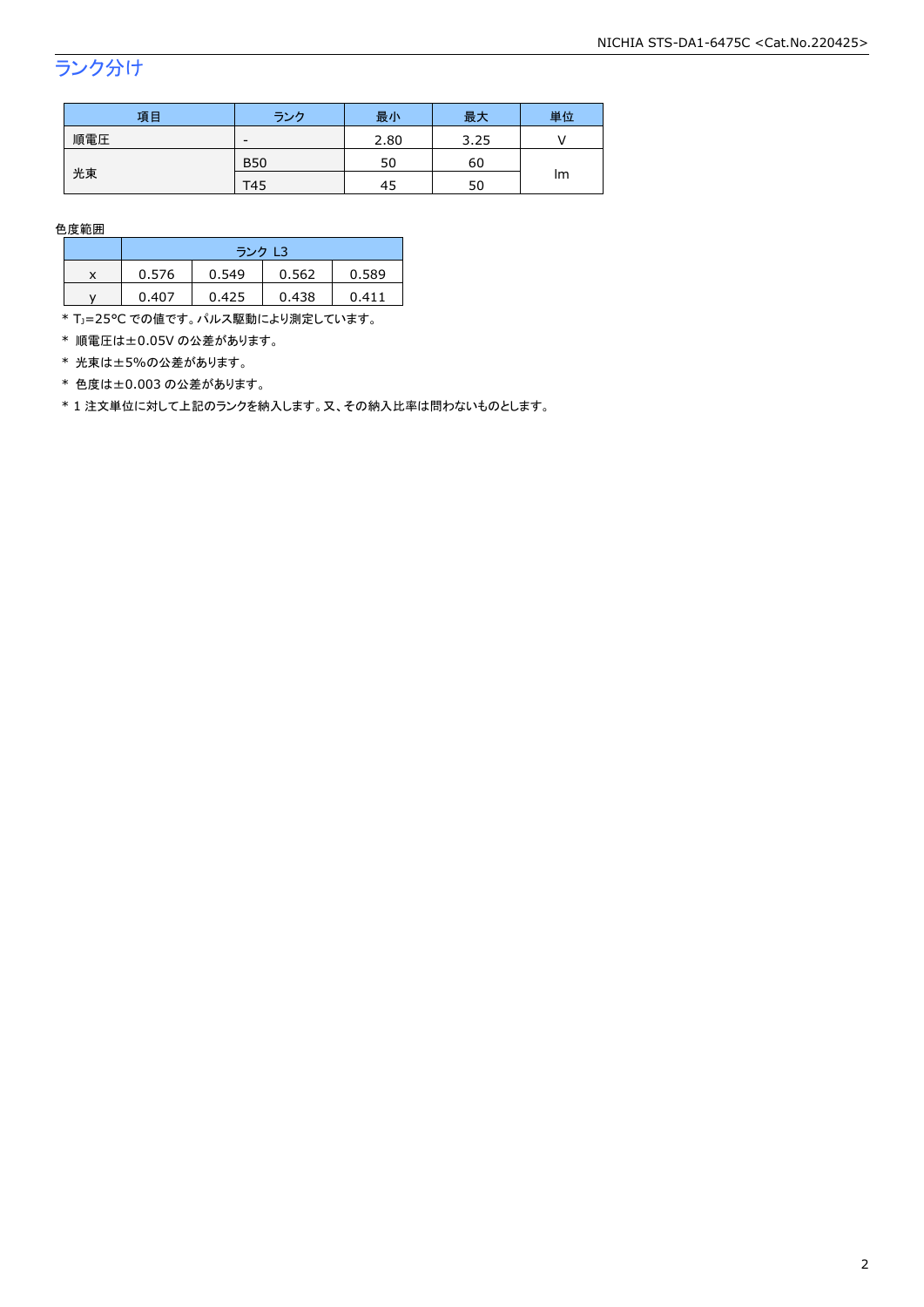色度図

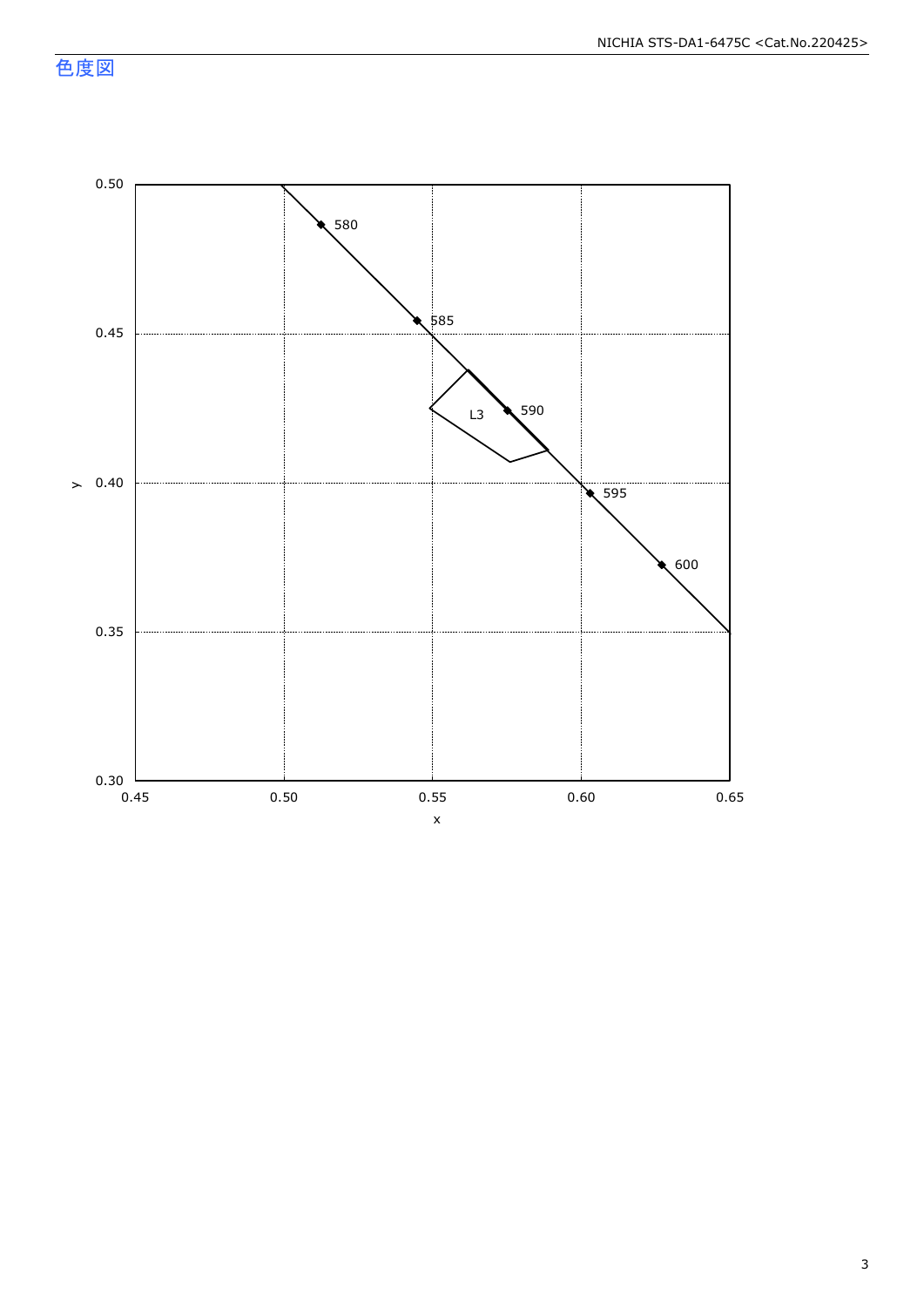### 外形寸法

This product complies with RoHS Directive. 本製品はRoHS指令に適合しております。 \*

The dimension(s) in parentheses are for reference purposes. 括弧で囲まれた寸法は参考値です。 \*

Part No. NxSA123G

No. STS-DA7-18644<br>(単位 Unit: mm,公差 Tolerance: ±0.2)







内容 Description





項目 Item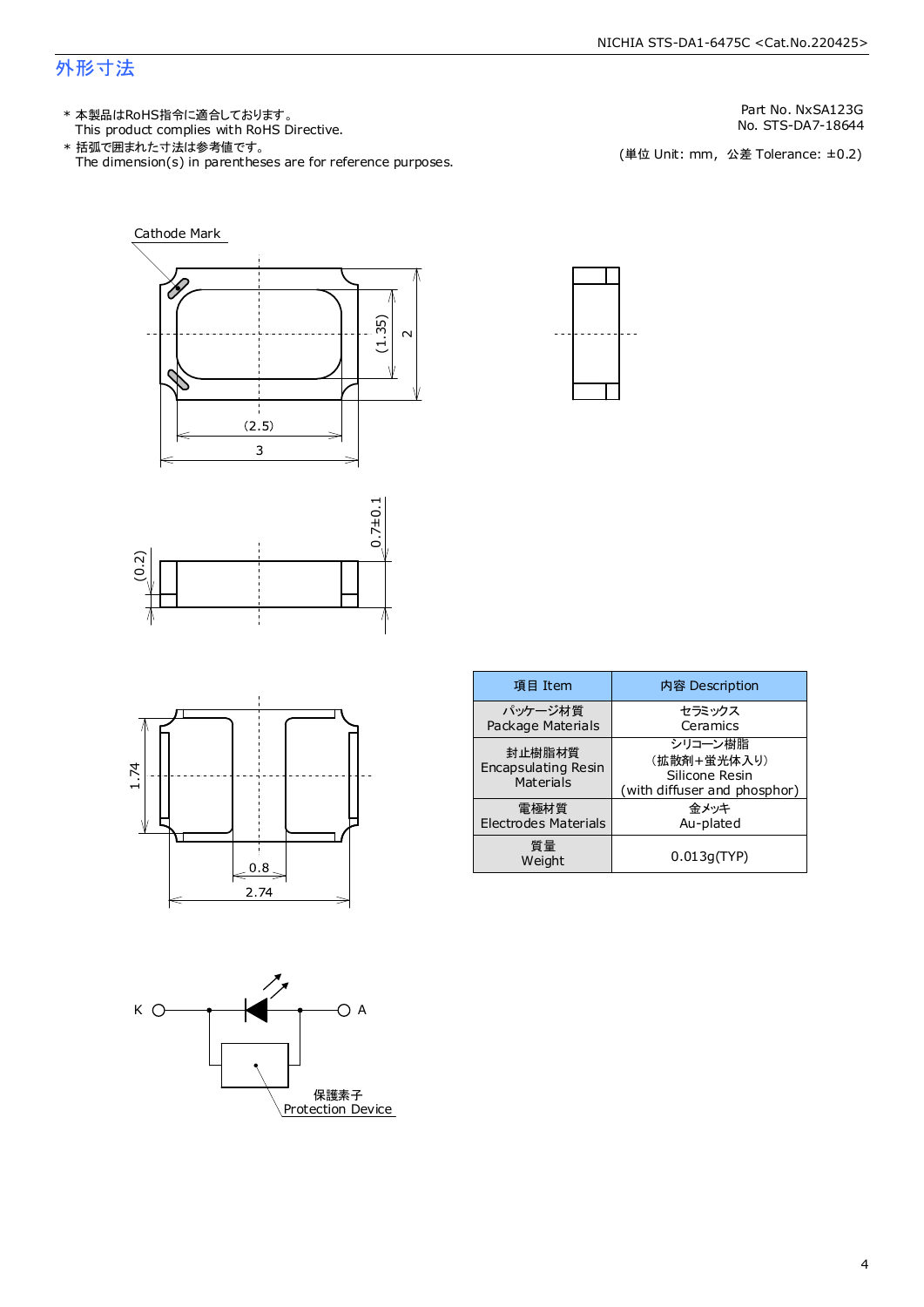### はんだ付け

● リフロー推奨条件(Pb フリーはんだ使用時)



● 手はんだ推奨条件

| 匣 | 350°C 以下 |
|---|----------|
|   | ›以内      |

● 推奨取り付けパターン ろんじょう しょうしゃ ゆうしゃ ウィック・サービス きゅうしょく 推奨メタルマスク開口パターン





(単位 Unit: mm)

- \* 本製品は、リフロー対応品です。ディップはんだについては保証できません。
- \* リフローはんだは 2 回まで、手はんだは 1 回までとして下さい。
- \* ピーク温度からの冷却温度勾配が緩やかになるように配慮して、急冷却を避けて下さい。
- \* 大気リフローの場合、リフロー時の熱や雰囲気の影響により、光学的劣化を起こすことがあります。リフローに際しては、窒素リフローを推奨します。
- \* 本製品は、封止材料にシリコーン樹脂を用いているため、上面の封止部が柔らかく、力が加わると傷、欠け、剥がれ、製品の変形、断線や信頼性に影響 を及ぼす恐れがあります。

専用ノズルを推奨します。(下図ノズル図面参照)



(単位 Unit: mm)

実装圧力、吸引圧力等、実装条件については、問題がない事を、事前に確認してください。

- \* 基本的にはんだの取り付け後の修正は行わないで下さい。やむをえず修正する場合は、双頭式のはんだコテを使用して下さい。また、事前に修正による 特性の劣化のなきことを確認の上行って下さい。
- \* はんだ付け時、加熱された状態で LED にストレスを加えないで下さい。
- \* 実装機を使用する場合は、本製品にあった吸着ノズルを選定下さい。発光面サイズより小径のノズルを使用しますと発光面を傷つけると共に LED が不灯 に至る可能性があります。
- \* あくまで推奨ランドは LED を問題無く取り付けられるランドサイズとなっています。高密度実装などで実装精度が必要となる場合は、それに適したランド形 状を検討下さい。
- \* はんだの種類はリフロー温度や手はんだ温度を加味して選定下さい。
- \* フラックスを使用する場合はノンハロゲンタイプを推奨します。また LED に直接フラックスがかかるような工程設計は行わないで下さい。
- \* 取り付けパターンに対して、はんだ種類及びはんだ塗布量が問題ないことを事前に確認して下さい。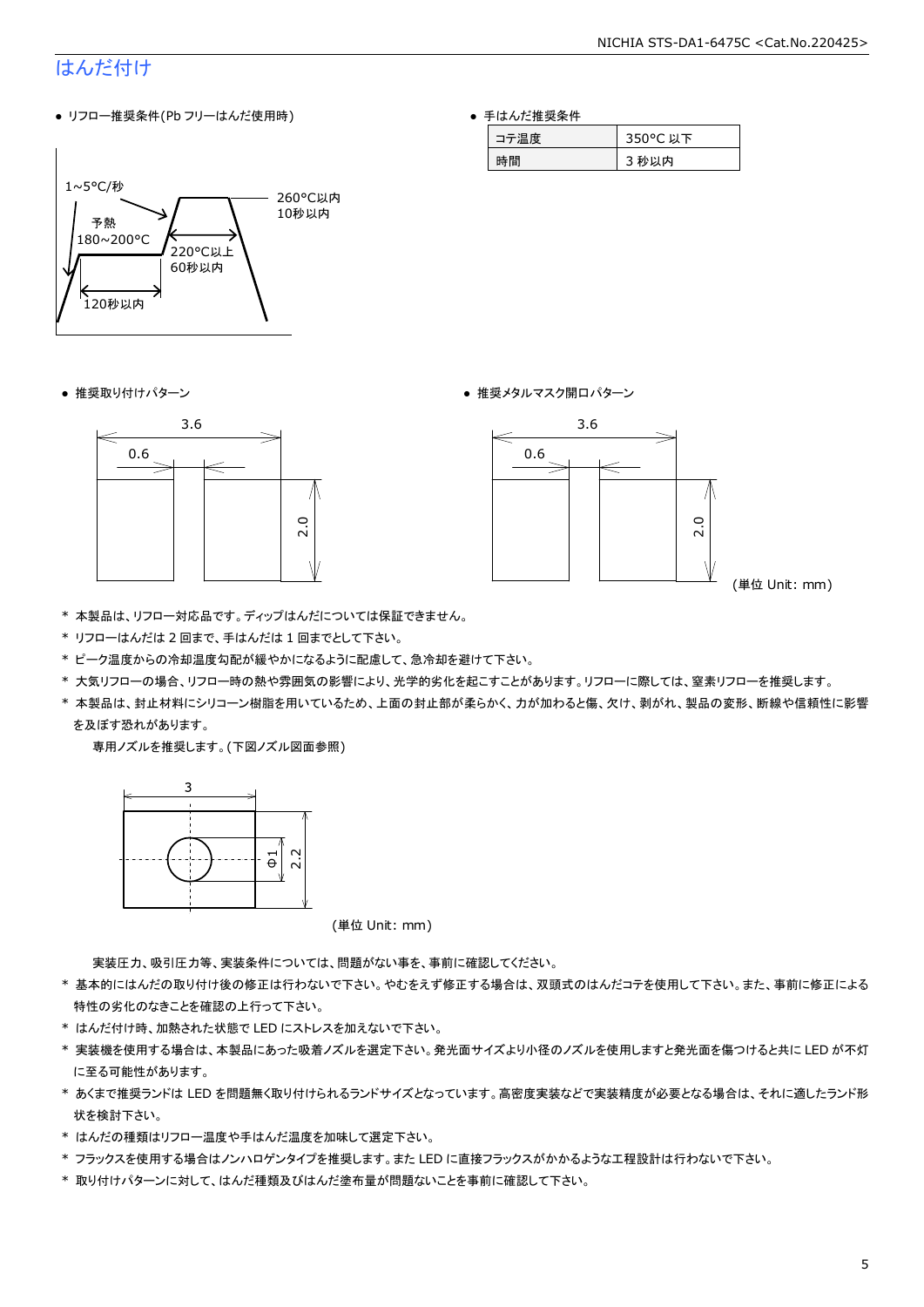### テーピング仕様

ラベル Label **QINE** 



 $11.4^{\pm1}$ 

(Packaging of Electronic Components on Continuous Tapes).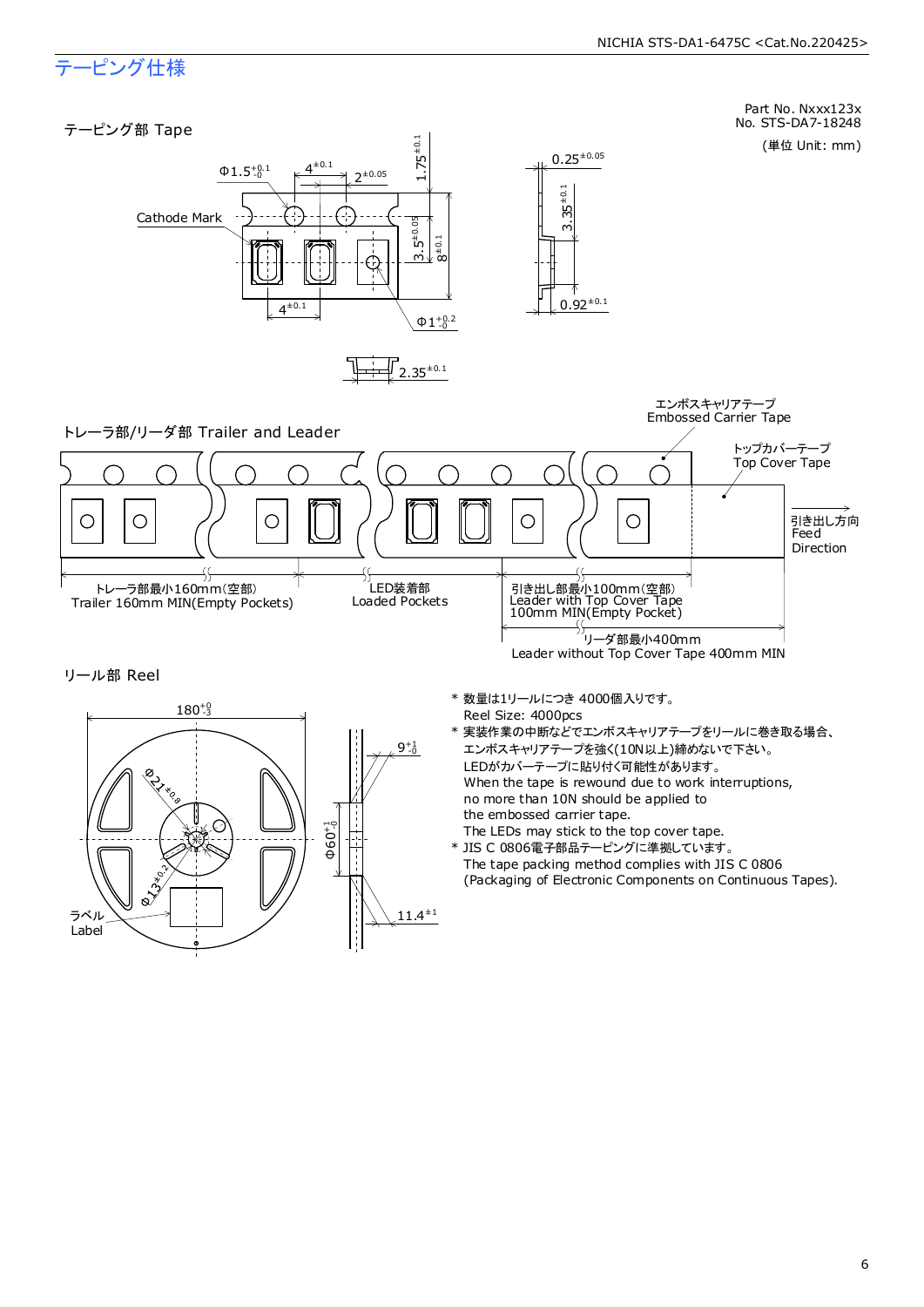### 梱包仕様

Reels are shipped with desiccants in heat-sealed moisture-proof bags. シリカゲルとともにリールをアルミ防湿袋に入れ、熱シールにより封をします。

No. STS-DA7-0006F Part No. Nxxxxxxx



| Label ラベル      |                                                              |  |  |  |
|----------------|--------------------------------------------------------------|--|--|--|
| <b>ØNICHIA</b> |                                                              |  |  |  |
| XXXX LED       |                                                              |  |  |  |
|                | PART NO.: NXXXXXXX<br>*******                                |  |  |  |
| LOT:<br>OTY.:  | YMxxxx-RRR<br>PCS<br><b>RoHS</b>                             |  |  |  |
|                | NICHIA CORPORATION 491 OKA, KAMINAKA, ANAN, TOKUSHIMA, JAPAN |  |  |  |

Moisture-proof bags are packed in cardboard boxes with corrugated partitions. アルミ防湿袋を並べて入れ、ダンボールで仕切ります。





- 客先型名を\*\*\*\*\*\*\*\*で示します。<br>客先型名が設定されていない場合は空白です。 If not provided, it will not be indicated on the label. \*\*\*\*\*\*\* is the customer part number.
- For details, see "LOT NUMBERING CODE" in this document. ロット表記方法についてはロット番号の項を<br>参照して下さい。 \*
- The label does not have the RANK field for un-ranked products. ランク分けがない場合はランク表記はありません。 \*
- Products shipped on tape and reel are packed in a moisture-proof bag. They are shipped in cardboard boxes to protect them from external forces during transportation. 本製品はテーピングしたのち、輸送の衝撃から保護するためダンボールで梱包します。 \*
- Do not drop or expose the box to external forces as it may damage the products. 取り扱いに際して、落下させたり、強い衝撃を与えたりしますと、製品を損傷させる原因になりますので注意して下さい。 \*
- Do not expose to water. The box is not water-resistant. ダンボールには防水加工がされておりませんので、梱包箱が水に濡れないよう注意して下さい。 \*
- \* Using the original package material or equivalent in transit is recommended. 輸送、運搬に際して弊社よりの梱包状態あるいは同等の梱包を行って下さい。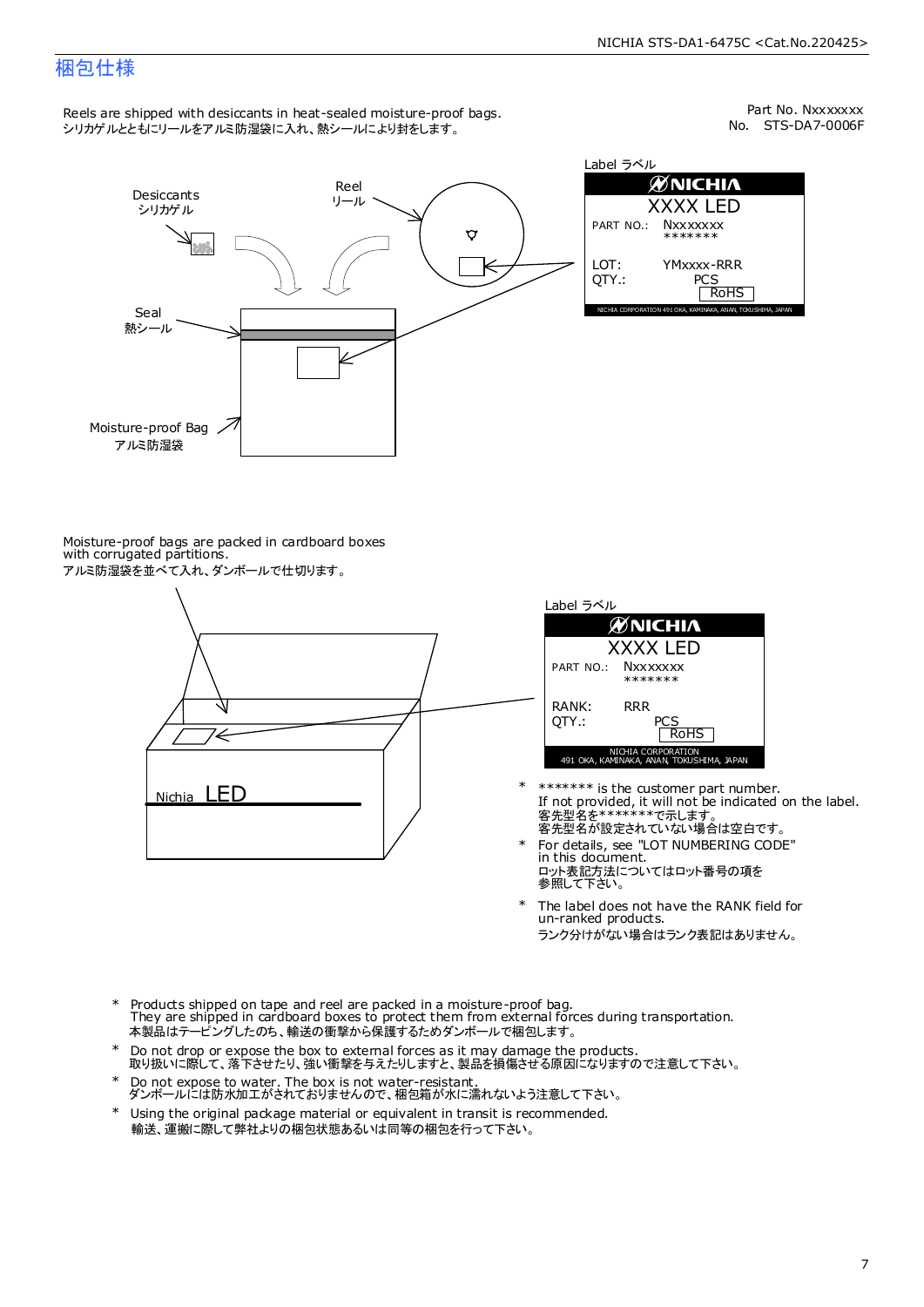### ロット番号

ロット番号は以下のように英数字で表記します。

- YMxxxx RRR
- Y 製造年

| 年    |   |
|------|---|
| 2021 |   |
| 2022 | М |
| 2023 | Ν |
| 2024 | O |
| 2025 | P |
| 2026 |   |

#### M - 製造月

|   | м |    | м |
|---|---|----|---|
|   |   |    |   |
|   | 2 | 8  | 8 |
| 3 | 3 | 9  | q |
|   |   | 10 | А |
| 5 | 5 | 11 | Β |
| 6 | 6 | 12 |   |

 xxxx-当社管理番号 RRR-色度ランク、光束ランク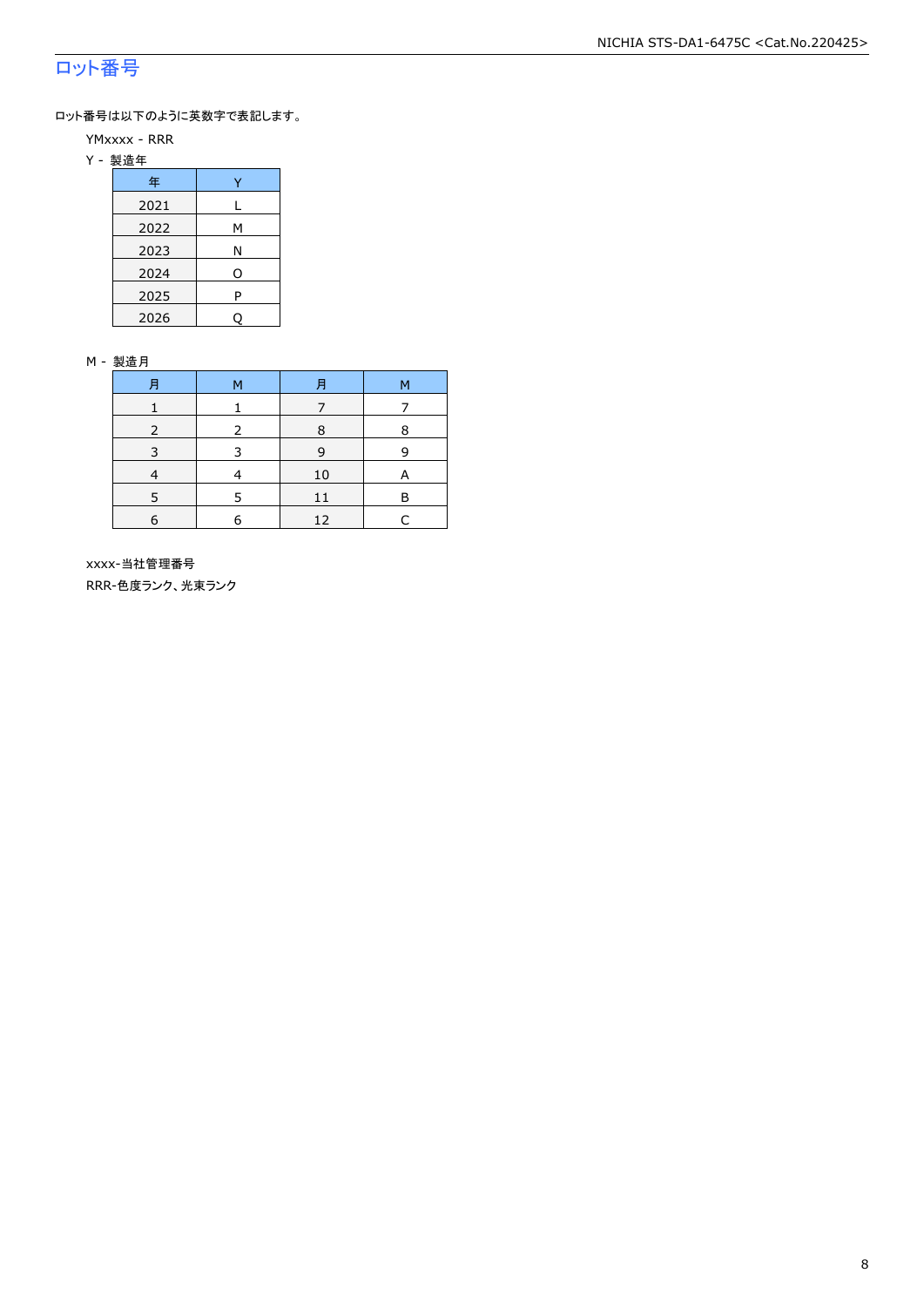## ディレーティング特性

Part No. NFSA123G No. STS-DA7-18630



はんだ接合部温度(カソード側)

**Pulse Width vs Allowable Forward Current** パルス幅**-**許容順電流特性





#### **Solder Temperature(Cathode Side) vs Allowable Forward Current** はんだ接合部温度**(**カソード側**)-**許容順電流特性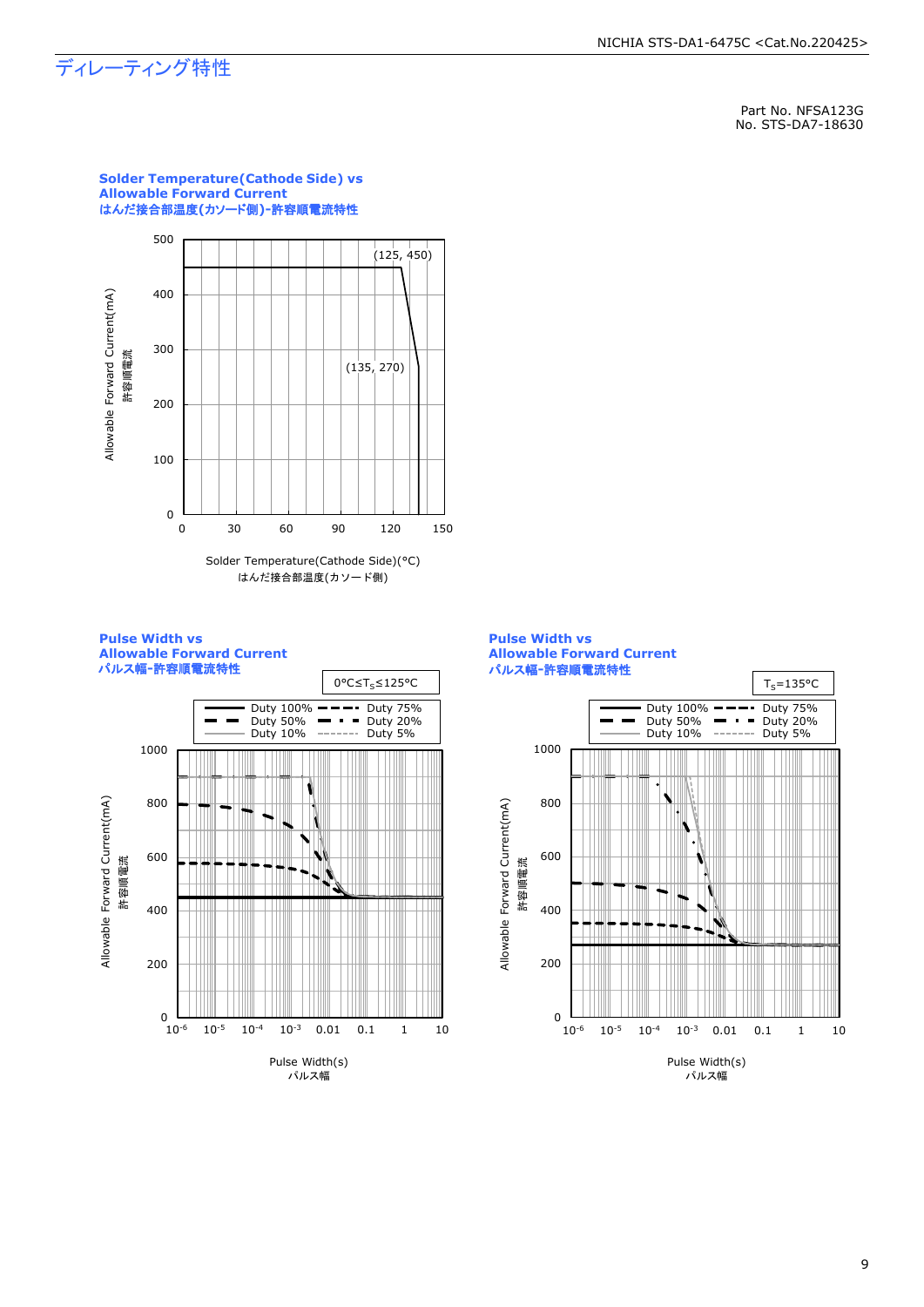#### NICHIA STS-DA1-6475C <Cat.No.220425>

### 光学特性

\* All characteristics shown are for reference only and are not guaranteed. 本特性は参考です。

Part No. NFSA123G No. STS-DA7-18252

\* The following graphs show the characteristics measured in pulse mode. パルス駆動により測定しています。



**Directivity**  指向特性

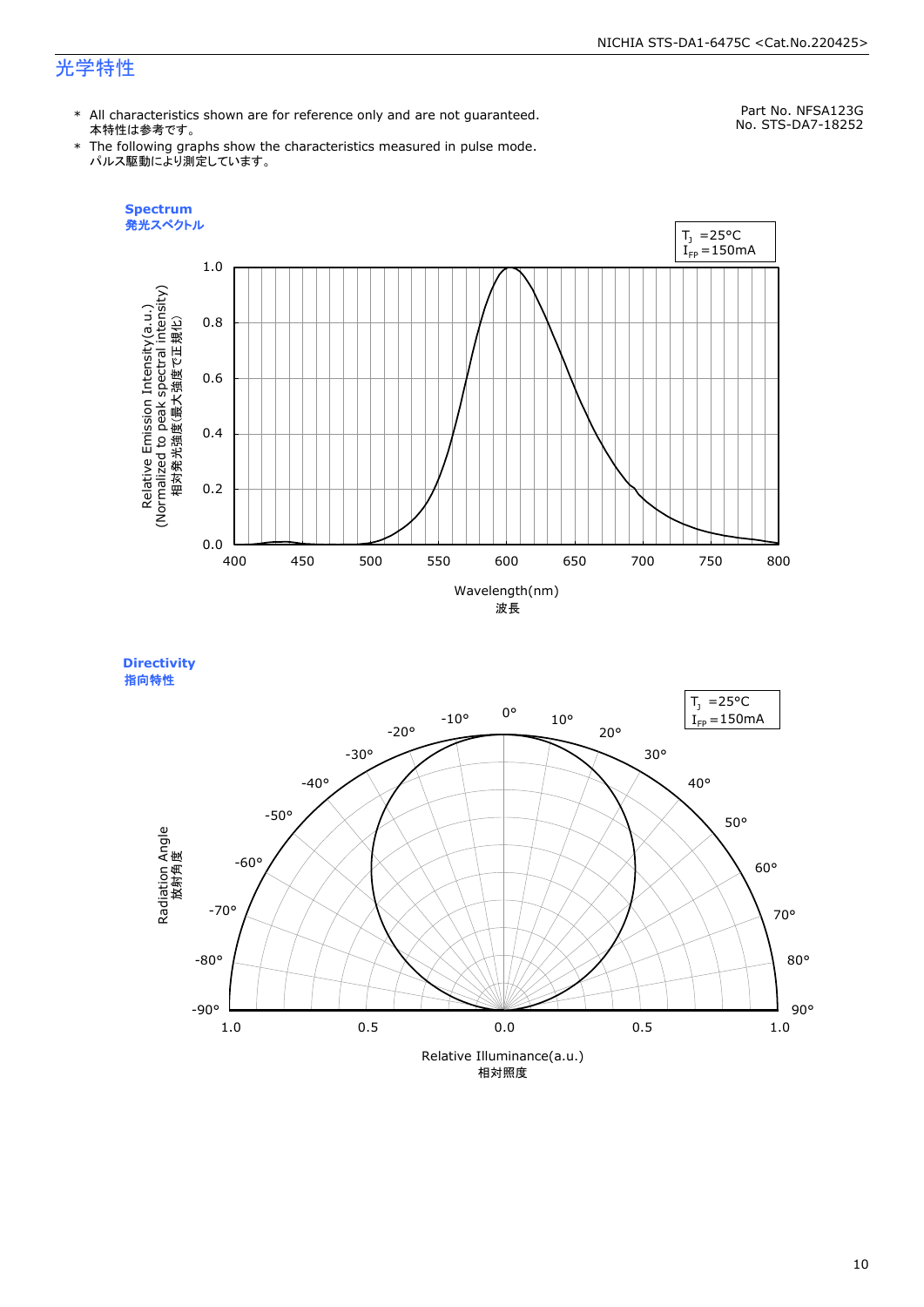### 電流温度特性

\* All characteristics shown are for reference only and are not guaranteed. 本特性は参考です。

Part No. NFSA123G No. STS-DA7-18253A

\* The following graphs show the characteristics measured in pulse mode. パルス駆動により測定しています。





**Forward Current vs** 

**Relative Luminous Flux**



0.4 0.6 0.8 1.0 1.2 1.4 -60 -30 0 30 60 90 120 150 180 ジャンクション温度**-**相対光束特性 Junction Temperature(°C) ジャンクション温度  $T_1 = 25^{\circ}C$  |  $I_{\text{FP}} = 150 \text{ mA}$ (Normalized at  $T_1$  =25°C) 相対光束(T」=25°Cで正規化) m i

**Junction Temperature vs Relative Luminous Flux**

Relative Luminous Flux(a.u.)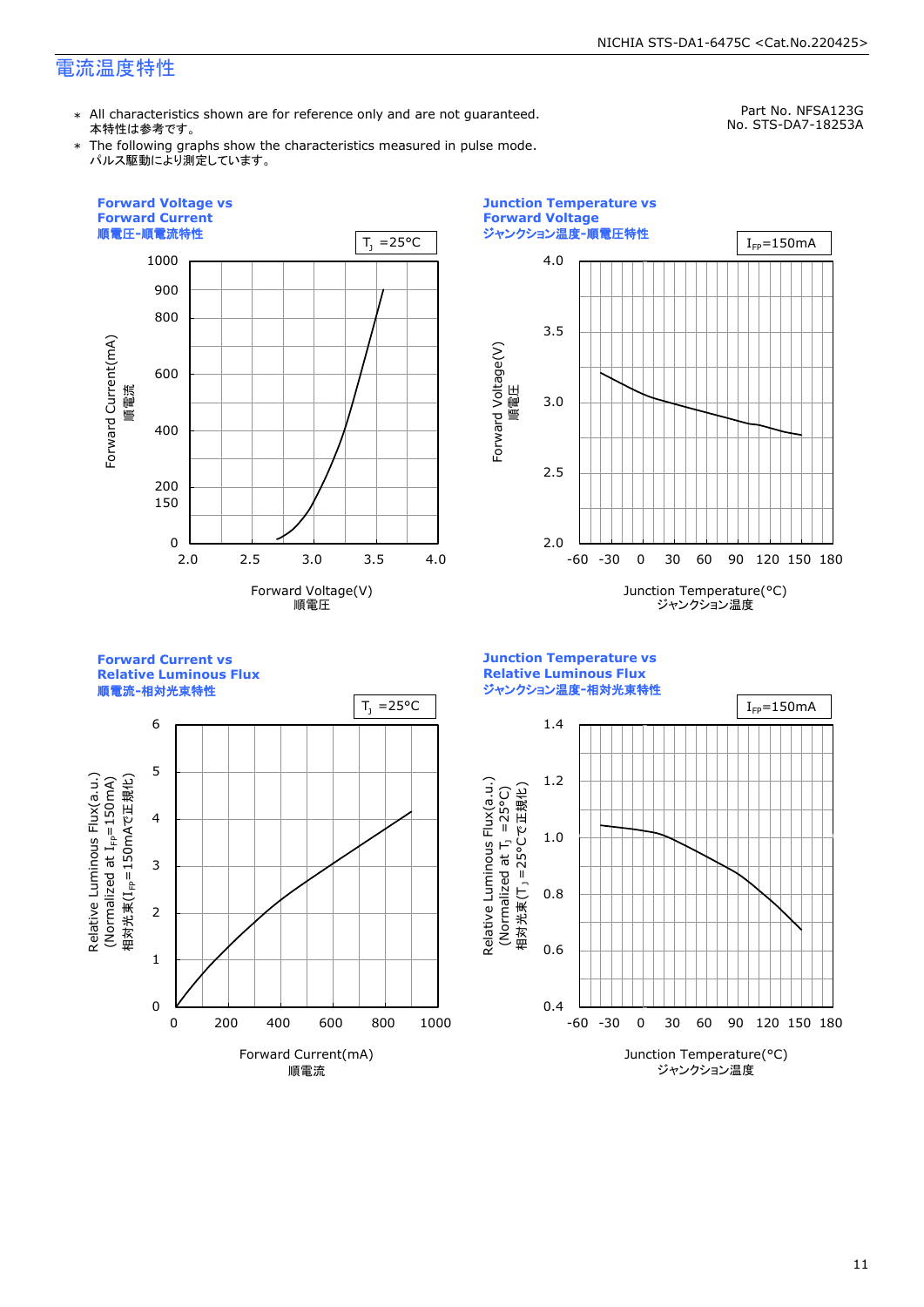### 電流温度特性

- \* All characteristics shown are for reference only and are not guaranteed. 本特性は参考です。
- \* Ine following graphs show th<br>、パルス駆動により測定しています。 The following graphs show the characteristics measured in pulse mode.

Part No. NFSA123G No. STS-DA7-18254A



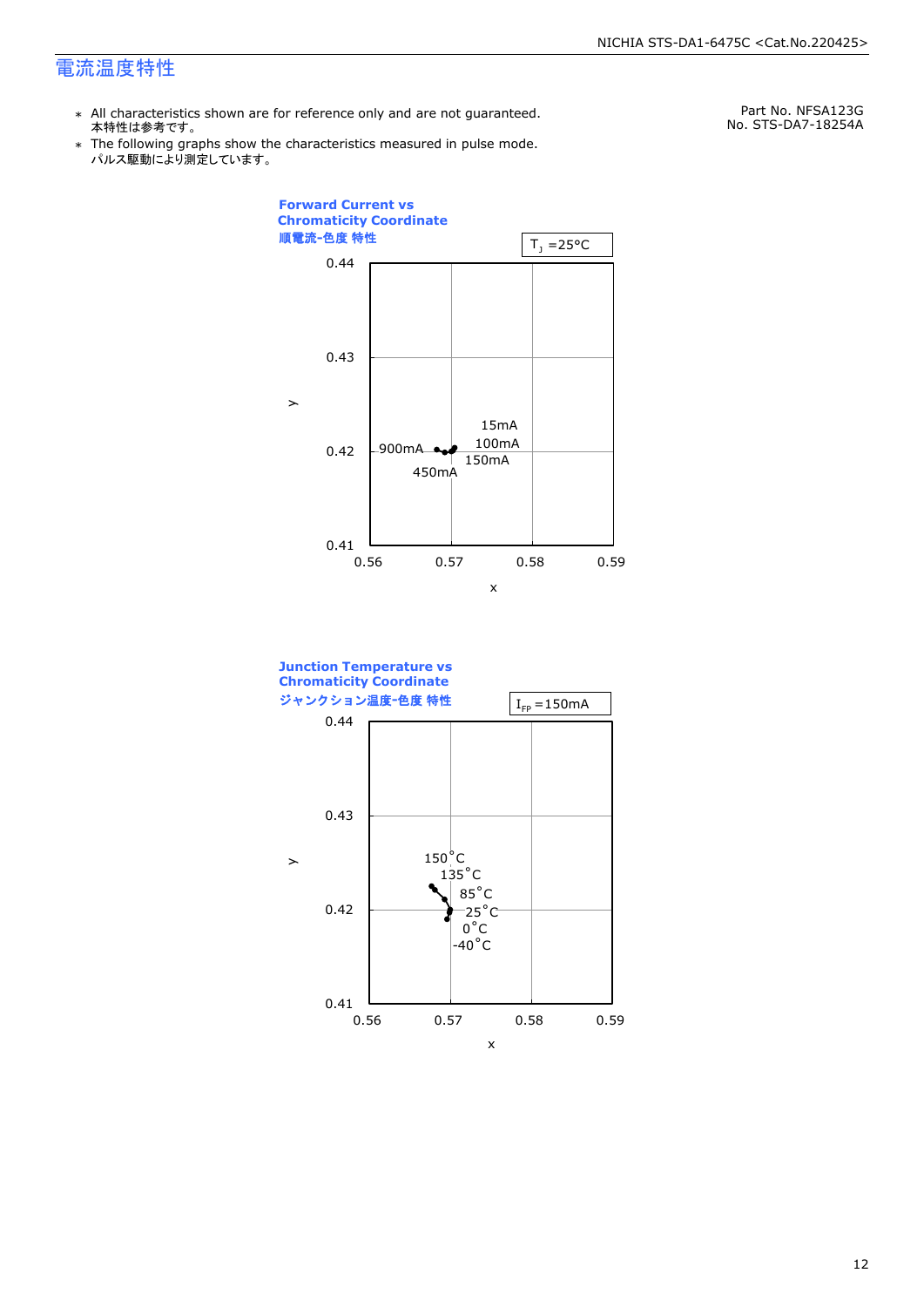### 信頼性

### (1) 試験項目と試験結果

| 試験項目                | 参照規格                            | 試験条件                                                                   | 試験時間      | 故障判定<br>基準 No. | 故障数/試験数 |
|---------------------|---------------------------------|------------------------------------------------------------------------|-----------|----------------|---------|
| はんだ耐熱性<br>(リフローはんだ) | <b>JEITA ED-4701</b><br>300 301 | T <sub>sld</sub> =260°C, 10 秒, 2 回<br>(前処理 85℃, 60%, 168 時間)           |           | #1             | 0/22    |
| はんだ付け性              | JEITA ED-4701<br>303 303A       | $T_{\text{std}} = 245 \pm 5^{\circ}$ C, 5 秒<br>鉛フリーはんだ(Sn-3.0Ag-0.5Cu) |           | #2             | 0/22    |
| 熱衝撃(気相)             |                                 | -40°C(15 分)~135°C(15 分)                                                | 1000 サイクル | #1             | 0/22    |
| 高温連続動作              |                                 | $T_A = 125$ °C, I <sub>F</sub> =150mA                                  | 1000 時間   | #1             | 0/22    |
| 高温高湿連続動作            |                                 | 60°C, RH=90%, I <sub>F</sub> =450mA                                    | 1000 時間   | #1             | 0/22    |
| 静雷破壊                | ANSI/ESDA/<br>JEDEC JS-001      | HBM, 8kV, 1.5kΩ, 100pF, 順逆 1 回                                         |           | #1             | 0/22    |

注記:

1) 熱抵抗 RθJA≈40℃/W

2) 測定は LED が常温に戻ってから行います。

### (2) 故障判定基準

| 基準 No. | 項目      | 条件            | 判定基準            |
|--------|---------|---------------|-----------------|
| #1     | 順電圧(VF) | $I_F = 150mA$ | >初期値×1.1        |
|        | 光束(Ф、)  | $I_F = 150mA$ | <初期値×0.7        |
| #2     | はんだぬれ性  | -             | はんだぬれ面積率が 95%未満 |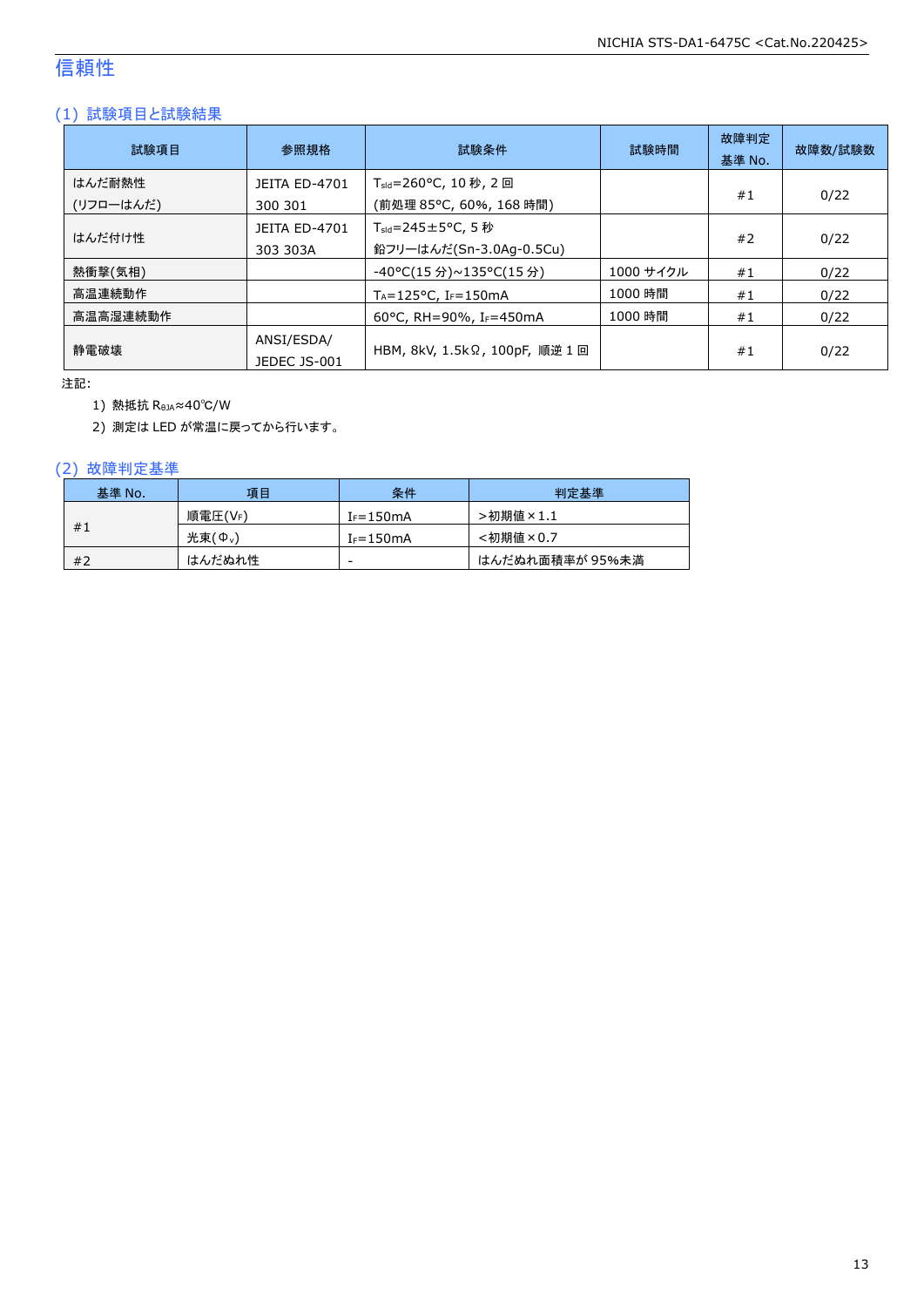### 注意事項

#### (1) 保管

|    | 条件        | 温度                     | 湿度          | 期間              |
|----|-----------|------------------------|-------------|-----------------|
|    | アルミ防湿袋開封前 | $30^{\circ}$ C<br>以下   | 90%RH<br>以下 | ∛入日より1年以内<br>納. |
| 保管 | アルミ防湿袋開封後 | $30^{\circ}$ C<br>. 以下 | 70%RH<br>以下 | 年以内             |

● 本製品は、MSL2 に相当します。MSL については IPC/JEDEC STD-020 をご確認下さい。

- 本製品は、パッケージに吸収された水分がはんだ付け時の熱で気化膨張することにより、界面の剥離が発生し光学的劣化を起こす可能性があります。そ のためお客様にて実装するまでの、吸湿量を最小限に抑えるため防湿梱包を実施しております。アルミ防湿袋に入っているシリカゲルは吸湿が進むと青 色から赤色へ変色します。
- アルミ防湿袋を開封後は上記の条件を越えないようにはんだ付けを完了下さい。万一未使用の LED が残った場合は、シリカゲル入り密閉容器等で保管 下さい。なお当社防湿袋に戻し、再封印することを推奨します。
- 電極部分は、金メッキが施されております。腐食性ガス等を含む雰囲気にさらされますと、メッキ表面が変質し、はんだ付け性に問題が生じる事がありま す。保管時は密閉容器等で保管して下さい。なお当社防湿袋に戻し、再封印することを推奨します。
- 実機に使用する部材(パッキン、接着剤など)については、メッキ表面への影響を考慮して、硫黄成分を含有しているものの使用を避けて下さい。メッキの 表面異常は、導通・接続不良に繋がる可能性があります。また、パッキンを使用する場合は、シリコーンゴム材質のものを推奨します。その際、低分子量 のシロキサンによる機器の接点不良に注意して下さい。
- 急激な温度変化のある場所では、結露が起こりますので温度変化の少ない場所に保管して下さい。
- 埃の多い環境での保管は避けて下さい。
- 直射日光や室温を超えるような環境に長期間さらさないで下さい。

### (2) 使用方法

● LED 毎に絶対最大定格を超えないように回路設計を行って下さい。LED 毎に定電流駆動することを推奨致します。また定電圧駆動する場合は、(A)の回 路は LED の順電圧の影響により LED に流れる電流がばらつく可能性がありますので、(B)の回路を推奨します。



- 本製品は、順方向電流駆動でご使用下さい。また、非点灯時には順逆とも電圧がかからないように配慮下さい。特に逆電圧が連続的に加わる状態は、マ イグレーションを発生させる可能性があり、素子にダメージを与える場合がありますので避けて下さい。長時間使用しない場合は、安全のために必ず主電 源スイッチを切って下さい。
- 本製品は LED の諸特性が安定する定格電流の 10%以上でご使用されることを推奨します。
- 雷サージなどの過電圧が LED に加わらないようにして下さい。
- 屋外で使用される場合は、十分な防水対策、湿度対策、塩害対策を施してご使用下さい。

#### (3) 取り扱い上の注意

- 素手で本製品を取り扱わないで下さい。表面が汚れ、光学特性に影響を及ぼすことがあります。また場合によっては、製品の変形や断線が起こり、不灯 の原因になることがあります。
- ピンセットで本製品を取り扱う場合は、製品へ過度な圧力を掛けないようにして下さい。樹脂部の傷、欠け、剥がれ、製品の変形や断線が起こり、不灯の 原因となります。
- 本製品を落下させてしまった場合には、製品の変形などが発生することがありますのでご注意下さい。
- 本製品の実装後に基板は積み重ねしないで下さい。実装した基板を重ねると、基板が樹脂部に衝撃を与え樹脂部の傷、欠け、剥がれ、変形・断線、LED 剥がれが発生し、不灯の原因になります。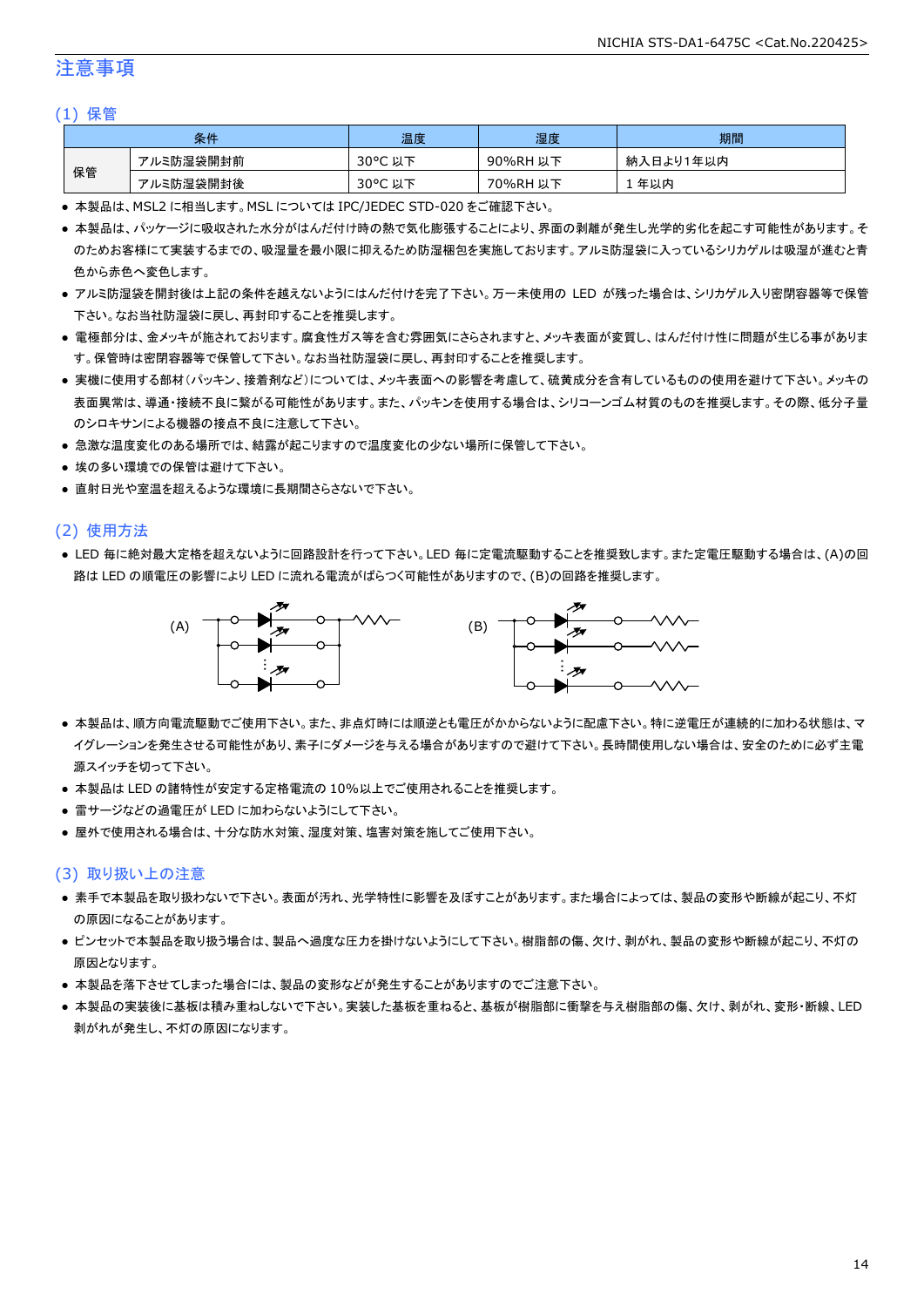### (4) 設計上の注意

- LED を基板にはんだ付けした後の基板分割工程などで基板が曲がると、パッケージ割れが発生することがありますので基板のたわみやねじりに対して極 力ストレスの加わらないような LED 配置にして下さい。
- 基板分割部では LED の取り付け位置によって機械的ストレスが変化しますので、最もストレスが加わらないような位置に配置して下さい。
- 基板分割時は、手割りを避け、専用治具にて行って下さい。
- LED 周辺で使用する部材(筐体、パッキン、接着剤、2 次レンズ、レンズカバー、グリスなど)から放出された揮発性有機化合物は、LED の発光面を透過す る可能性があります。特に密閉に近い状態では、これらの揮発性有機化合物が熱や光子エネルギーにさらされると変色が起こり LED の光出力が大幅に 低下したり、色ずれが発生する可能性があります。また、空気の循環をよくすることで、光出力の低下や色ズレが改善されることがあります。予め実機点灯 試験による光学評価で異常なきことの確認をお願いします。
- はんだ種類や基板仕様の組み合わせ等によっては、使用時の熱ストレスによりはんだクラックが発生する恐れがあります。基板仕様は、基材や絶縁層の 種類、製品取り付けパターンのデザインなど、多数の組み合わせがあるため、事前検証を想定している最終製品にて行ってください。
- 金属ベース基板を使用する際には事前検証を十分行って下さい。使用時の熱ストレスによりはんだクラックが発生する恐れがあります。金属ベース基板 の絶縁層は、低弾性絶縁層を推奨します。
- 基板の製品取り付けパターン部及び製品直下部には、ソルダーレジストがかからない構造(下図参照、 Non Solder Mask Defined パッド(以下 NSMD))を推奨します。



### (5) 静電気に対する取り扱い

● 本製品は静電気やサージ電圧に敏感で、素子の損傷や信頼性低下を起こすことがあります。取り扱いに際しては、以下の例を参考に静電気対策を十分 行って下さい。

 リストストラップ、導電性衣類、導電靴、導電性床材等による電荷の除去 作業区域内の装置、治具等の接地による電荷の除去

導電性材料による作業台、保管棚等の設置

- 使用機器(はんだコテなど)、治具、装置類や作業区域内は適切に接地をして下さい。また、実装される機器等についてもサージ対策の実施を推奨しま す。
- 治具、装置類にガラスやプラスチックなどの絶縁体を使用される場合は以下の例を参考に対策を十分行って下さい。

導電性材料による導電化

加湿による帯電防止

除電器(イオナイザ)による電荷の中和

- 本製品を機器に実装後、特性検査をする際には、静電気による損傷の有無も併せて確認して頂くようお願いします。電流を下げて(1mA 以下推奨)順電 圧検査又は発光検査を実施することで、損傷の有無は検出できます。
- 損傷した LED には、順方向の立ち上がり電圧が低下する、低電流で発光しなくなる等の異常が現れます。 不合格判定基準:(VF<2.0V at IF=0.5mA)

#### (6) 熱の発生

- 本製品をご使用の際は、熱の発生を考慮して下さい。通電時の素子の温度上昇は、実装する基板の熱抵抗や本製品の集合状態により変化します。熱の 集中を避け、本製品周囲の環境条件により最大ジャンクション温度(TJ)を超えることがないよう配慮下さい。
- 本製品周囲の温度条件(TA)により使用電流を決め放熱等の処理を施して下さい。
- アプリケーションノートにて、ジャンクション温度の算出方法を示しています。 弊社ホームページをご確認ください。